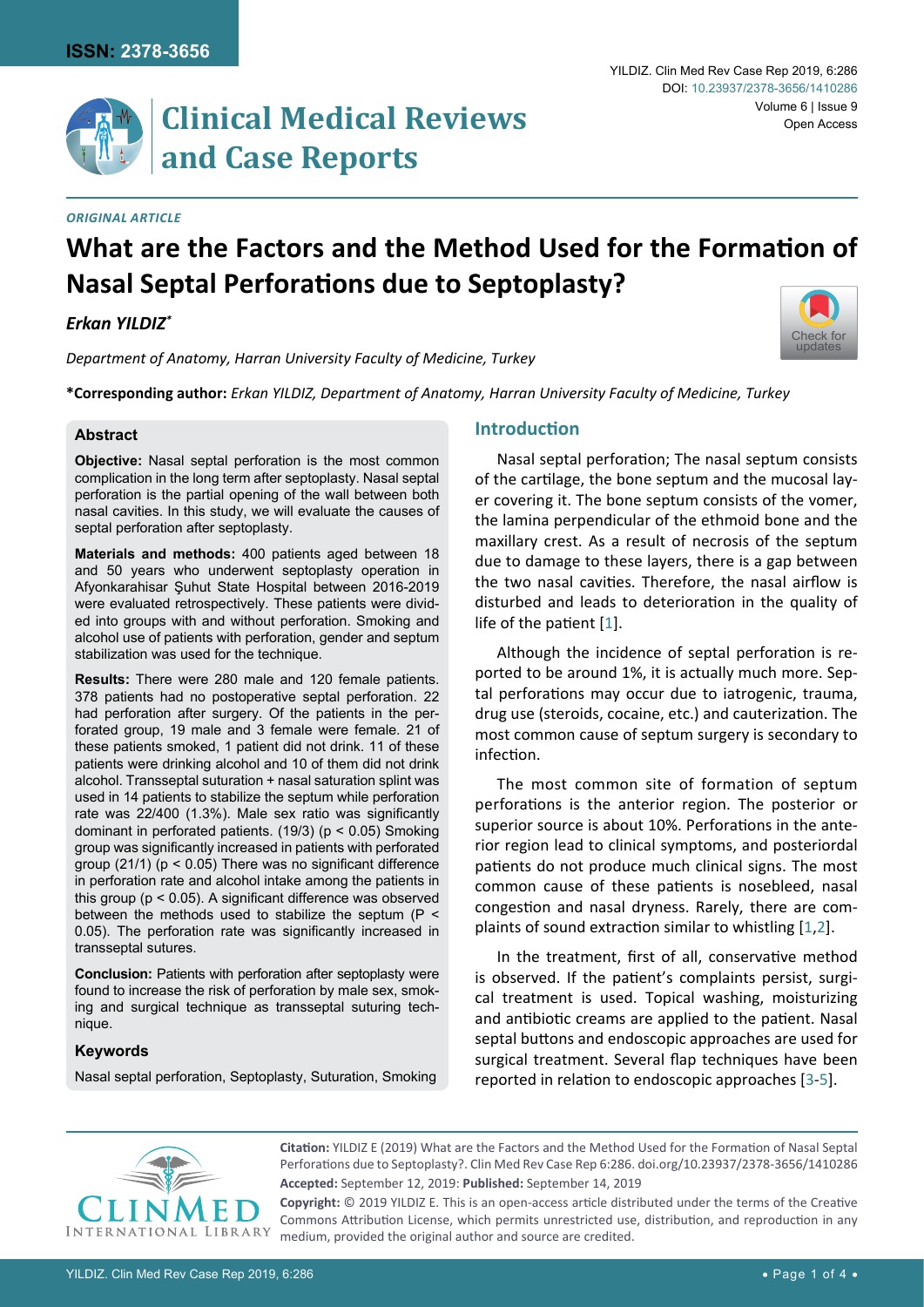#### **Materials and Methods**

400 patients aged between 18 and 50 years who underwent septoplasty operation in Afyonkarahisar Şuhut State Hospital between 2016-2019 were evaluated retrospectively. These patients consisted of patients with septoplasty due to nasal septal deviation. All patients underwent septoplasty with closed technique. In some patients, transseptal suture technique was used at the end of septoplasty. In the transseptal

<span id="page-1-0"></span>

<span id="page-1-1"></span>

suturation, 4.0 rapid Vicril was used. Nasal splints were used for all patients. These patients were divided into two groups with and without perforation. Demographic characteristics of the patients were recorded. The smoking and alcohol use of the patients with perforation were evaluated in terms of the technique used for septum stabilization. Consent was obtained from the ethics committee of Afyon Kocatepe University Faculty of Medicine [\[3\]](#page-3-2).

# **Statistical Analysis**

SPSS 21.0 software (IBM, SPSS, Chicago, USA) was used for analysis. The categorical data were given as number (n) and percentage (%). Chi-square test and Mann-Whitney U test were used to compare the characteristics of the data, smoking-alcohol use and the surgical method used. P < 0.05 was considered statistically significant.

## **Results**

There were 280 male and 120 female. 378 patients had no postoperative septal perforation. 22 had perforation after surgery. Of the patients in the perforated group, 19 male and 3 female were female. Male sex ratio was significantly dominant in perforated patients. (19/3) ( $p < 0.05$ ) ([Figure 1\)](#page-1-0) 21 of these patients were smoking and 1 patient was not drinking ([Figure 2\)](#page-1-1). 11 of these patients were drinking alcohol and 10 of them did not drink alcohol ([Figure 3\)](#page-2-0). To stabilize the septum in patients with perforation While transseptal suturation + nasal saturation splint was used in 14 patients, only nasal saturation splint was used in 8 patients ([Fig](#page-2-1)[ure 4](#page-2-1)). The perforation rate after surgery was 22/400 (1.3%). (21/1) ( $p < 0.05$ ) There was no significant difference in the perforation rate among the patients in this group and in those with alcohol intake. ( $p > 0.05$ ) There was no significant difference between the methods used to stabilize the septum ( $p < 0.05$ ). The rate of perforation was significantly increased in patients who underwent transseptal suturation.

### **Discussion**

The septum is the septic cartilage that separates the nasal cavity consisting of the bone at the back and the mucosa (mucoperikondrium, mukoperiostium) surrounding it. By providing nasal airflow from front to back, health provides a breath function. In septal perforations, this layer is primarily infected due to iatrogenic or surgical trauma, and then mucosal blood flow is impaired. Over time, small openings grow in this layer. Patients present with complaints such as nasal congestion, nasal bleeding, drying and crusting, whistling, and quality of life. granulomatous diseases, topical drug use (steroids and cocaine), bilateral nasal cauterization, nasal tampons, nose piercings. They are the most common anterior and rarely originate posterior and superior [[6](#page-3-4),[7\]](#page-3-5).

Septal perforation surgery is quite difficult. Con-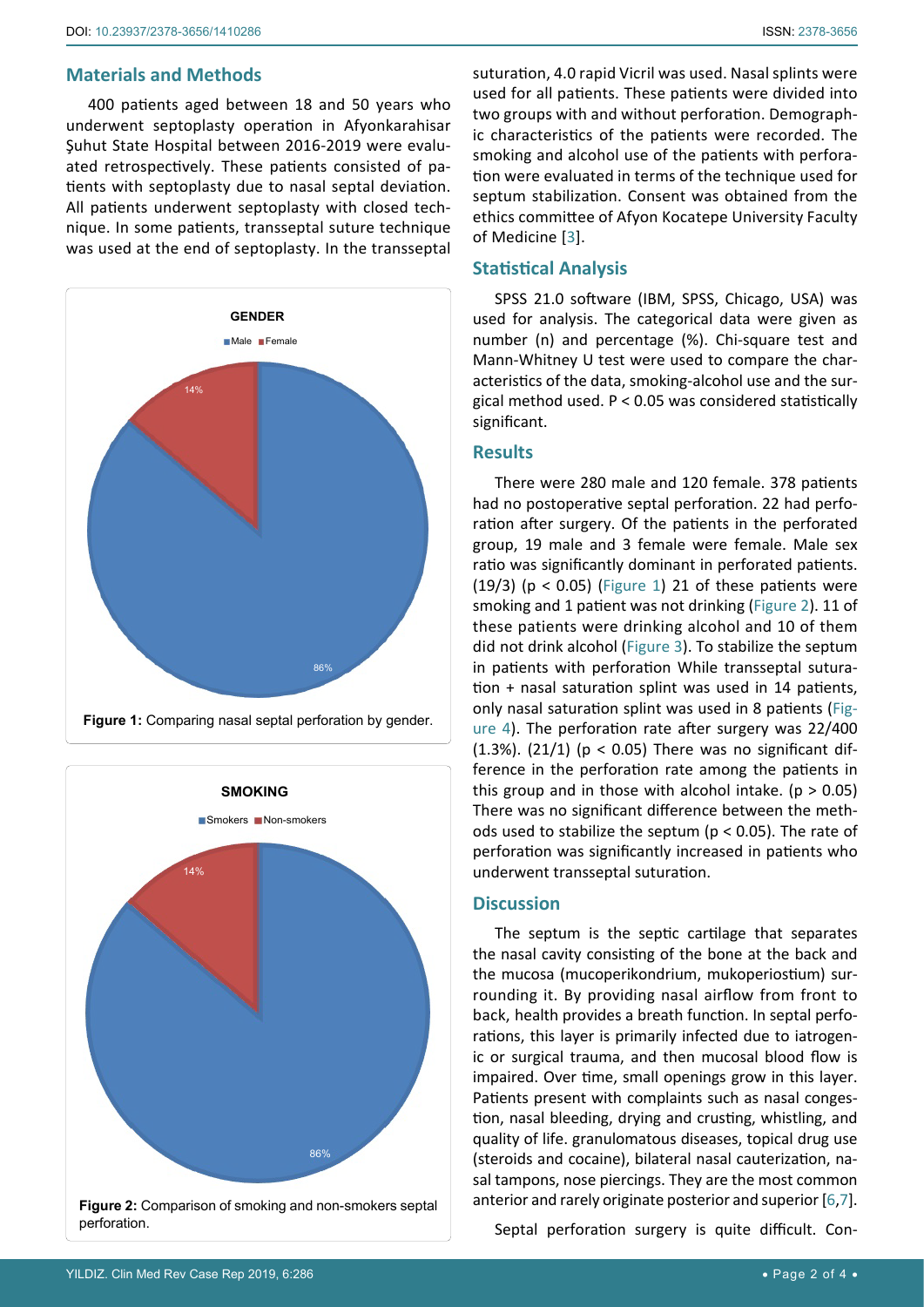<span id="page-2-0"></span>

<span id="page-2-1"></span>

servative approach is recommended in the treatment. Vaseline moisturizing ointments, antibiotic ointments, postnasal drainage are the most common. Surgical treatment is used for patients who cannot relax with these methods. The most commonly used method was the nasal septal button method, and now the endoscopic flap translation method is the most common and successful treatment method. Although the nasal septal buttons have symptoms in a short time, they are not very successful in the long term. Flap methods, the

success of experienced surgical hands is very high [[8](#page-3-6)- [10](#page-3-7)]. Generally extracorporeal technique is used in septoplasty repair [[11](#page-3-8)].

Smoking and alcohol use are not required in patients undergoing nasal septum surgery. They have a negative effect on wound healing [[12](#page-3-9)]. In a study conducted by Yazici ZM, et al. Cigarette smoking has been shown to decrease postoperative quality of life in patients undergoing septoplasty [[13\]](#page-3-10). In another study, it was observed that smoking increased the risk of perforation [[14](#page-3-11)]. Increased suturing after septum surgery leads to crusting, causing infection and mucosal damage in that area of the septum [\[15\]](#page-3-12). Therefore, suturation techniques for reducing crusting in septum surgery have been described. In addition, vaseline moisturizers and nasal washing are recommended. In the study on respiratory stress and complication of tamponade and septal suturation, the use of merosel buffer and smoking increased this risk [[16\]](#page-3-13). In another study, no significant difference was observed between the use of tamponade and septal perforation relationship [[17\]](#page-3-14).

There is not much literature on the etiology of septum perforation. There are several studies suggesting that smoking increases perforation [\[18](#page-3-15)]. The effect of sex, alcohol use, surgical tamponade or suturation with perforation has not been investigated. In our study, a significant relationship was found between male sex and smoking and septal perforation. No significant increased risk was found in alcohol use. In the stabilization of septoplasty, the risk of septal perforation was not increased in the use of nasal tamponade alone, but